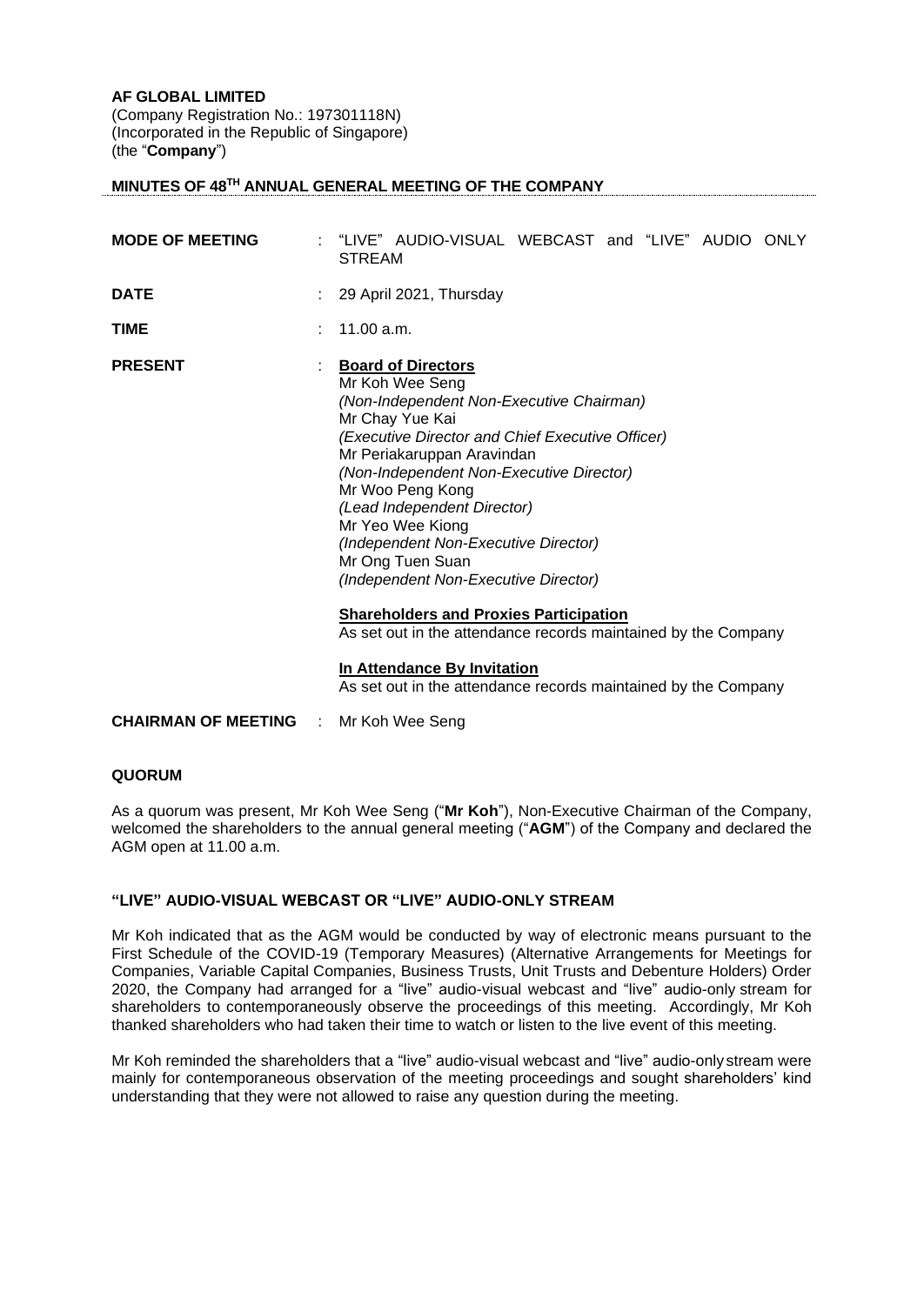#### **NOTICE OF AGM**

Mr Koh informed the AGM that:

- (a) the Annual Report together with the Notice of AGM dated 14 April 2021 as well as the announcement in relation to the alternative arrangements for participation at the AGM (the "**Announcement**") had been circulated by electronic means to shareholders within the statutory period, was taken as read;
- (b) all pertinent information relating to the proposed Resolutions were set out in the Notice of AGM dated 14 April 2021;
- (c) in the Announcement, the Company had informed shareholders to submit their proxy form to appoint the Chairman of the AGM to cast votes on their behalf. Hence, proxy forms lodged or emailed to the Company's Share Registrar have been checked and found to be in order;
- (d) in his capacity as the Chairman of the AGM, he had been appointed as a proxy by numerous shareholders who had directed him to vote on their behalf. Therefore, he will vote in accordance with the wishes of shareholders who have appointed him as proxy;
- (e) in the Announcement, the Company had also invited shareholders to submit their questions in advance in relation to any resolutions set out in the Notice of AGM. He had informed that no question had been received from shareholders prior to the AGM;
- (f) in accordance with Rule 730A of the Listing Manual of Singapore Exchange Securities Trading Limited ("**SGX-ST**"), companies listed on the SGX-ST shall conduct voting by poll for all general meetings. Accordingly, in his capacity as the Chairman of the meeting, he had exercised his right under Regulation 58 of the Company's Constitution to demand a poll in respect of the Resolutions to be put to vote at this AGM; and
- (g) Reliance 3P Advisory Pte Ltd and Boardroom Corporate & Advisory Services Pte. Ltd. have been appointed as Scrutineer and Polling Agent respectively. The validity of the proxies submitted by the shareholders have been reviewed and all valid votes have been counted and verified.

#### **ORDINARY BUSINESS**:

## 1. **DIRECTORS' STATEMENT AND AUDITED FINANCIAL STATEMENTS – ORDINARY RESOLUTION 1**

Ordinary Resolution 1 was to receive and adopt the audited financial statements of the Company for the financial year ended 31 December 2020, the Directors' statement and the external auditor's report thereon.

As the votes of the proposed resolution have been counted and verified through the submission of the proxy forms to the Chairman, the poll result for Ordinary Resolution 1 is as follows:

> Percentage of votes "FOR" – 100% (665,863,968 ordinary shares) Percentage of votes "AGAINST" – 0% (0 ordinary share)

Based on the result, the Chairman declared that Ordinary Resolution 1 was duly passed.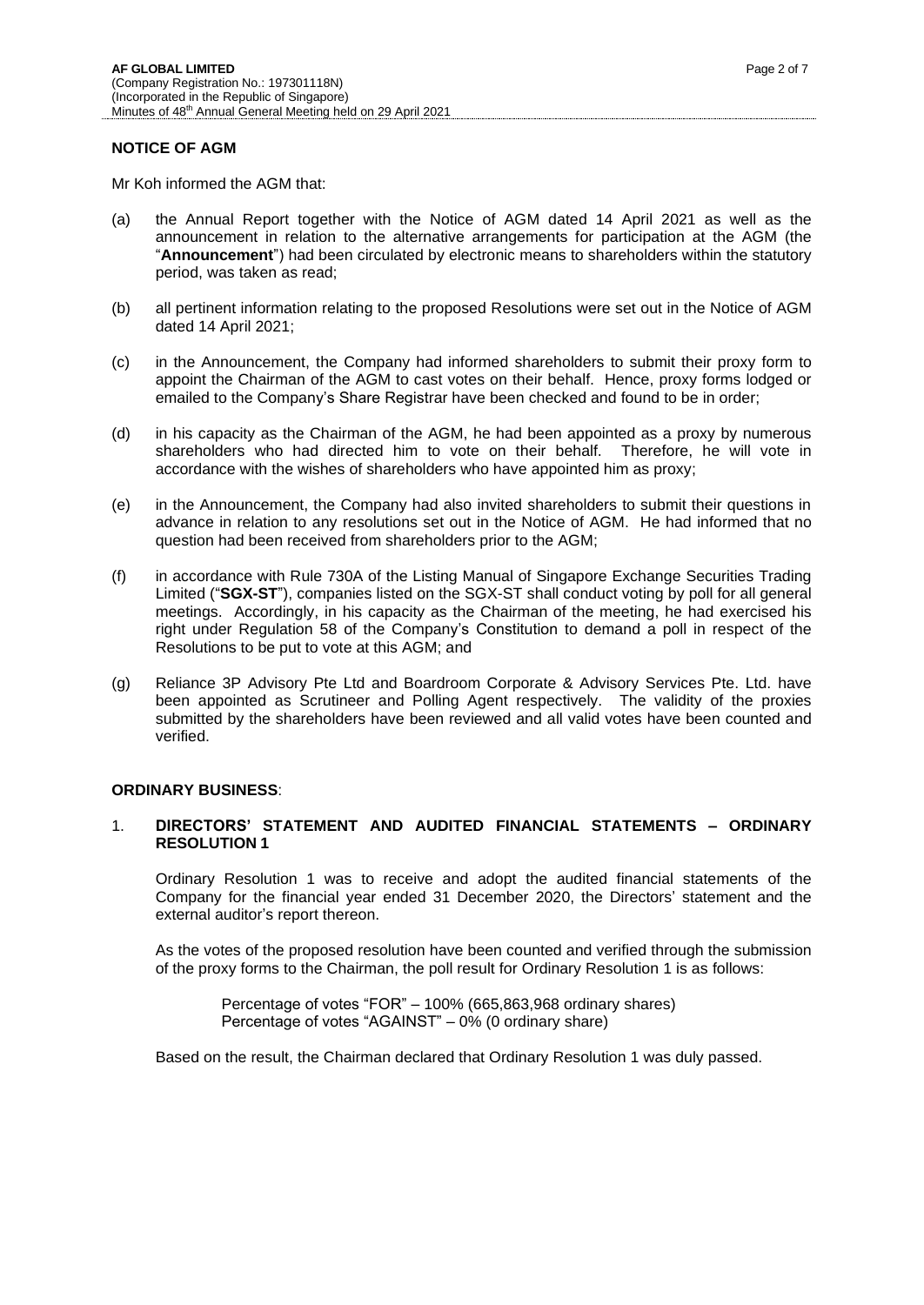#### 2. **DIRECTORS' FEES FOR THE FINANCIAL YEAR ENDED 31 DECEMBER 2020 – ORDINARY RESOLUTION 2**

Ordinary Resolution 2 was to approve the payment of Directors' fees of S\$192,589 as recommended by the Directors of the Company for the financial year ended 31 December 2020.

As the votes of the proposed resolution have been counted and verified through the submission of the proxy forms to the Chairman, the poll result for Ordinary Resolution 2 is as follows:

Percentage of votes "FOR" – 100% (665,863,968 ordinary shares) Percentage of votes "AGAINST" – 0% (0 ordinary share)

Based on the result, the Chairman declared that Ordinary Resolution 2 was duly passed.

# 3. **RE-ELECTION OF MR WOO PENG KONG AS DIRECTOR – ORDINARY RESOLUTION 3(a)**

Ordinary Resolution 3(a) dealt with the re-election of Mr Woo Peng Kong as a Director of the Company, who was retiring under Regulation 89 of the Company's Constitution and Rule 720(5) of the Listing Manual of the SGX-ST and had signified his consent to continue in office.

The meeting was informed that Mr Woo Peng Kong, upon re-election as a Director of the Company, will remain as an Independent Non-Executive Director, Chairman of the Audit Committee and members of the Nominating Committee and Remuneration Committee respectively and will be considered independent pursuant to Rule 704(8) of the Listing Manual of the SGX-ST.

As the votes of the proposed resolution have been counted and verified through the submission of the proxy forms to the Chairman, the poll result for Ordinary Resolution 3(a) is as follows:

> Percentage of votes "FOR" – 100% (665,863,968 ordinary shares) Percentage of votes "AGAINST" – 0% (0 ordinary share)

Based on the result, the Chairman declared that Ordinary Resolution 3(a) was duly passed.

#### 4. **RE-ELECTION OF MR YEO WEE KIONG AS DIRECTOR – ORDINARY RESOLUTION 3(b)**

Ordinary Resolution 3(b) dealt with the re-election of Mr Yeo Wee Kiong as a Director of the Company, who was retiring under Regulation 89 of the Company's Constitution and had signified his consent to continue in office.

The meeting was informed that Mr Yeo Wee Kiong, upon re-election as a Director of the Company, will remain as an Independent Non-Executive Director, Chairman of the Remuneration Committee and member of the Audit Committee respectively and will be considered independent pursuant to Rule 704(8) of the Listing Manual of the SGX-ST.

As the votes of the proposed resolution have been counted and verified through the submission of the proxy forms to the Chairman, the poll result for Ordinary Resolution 3(b) is as follows:

Percentage of votes "FOR" – 100% (665,863,968 ordinary shares) Percentage of votes "AGAINST" – 0% (0 ordinary share)

Based on the result, the Chairman declared that Ordinary Resolution 3(b) was duly passed.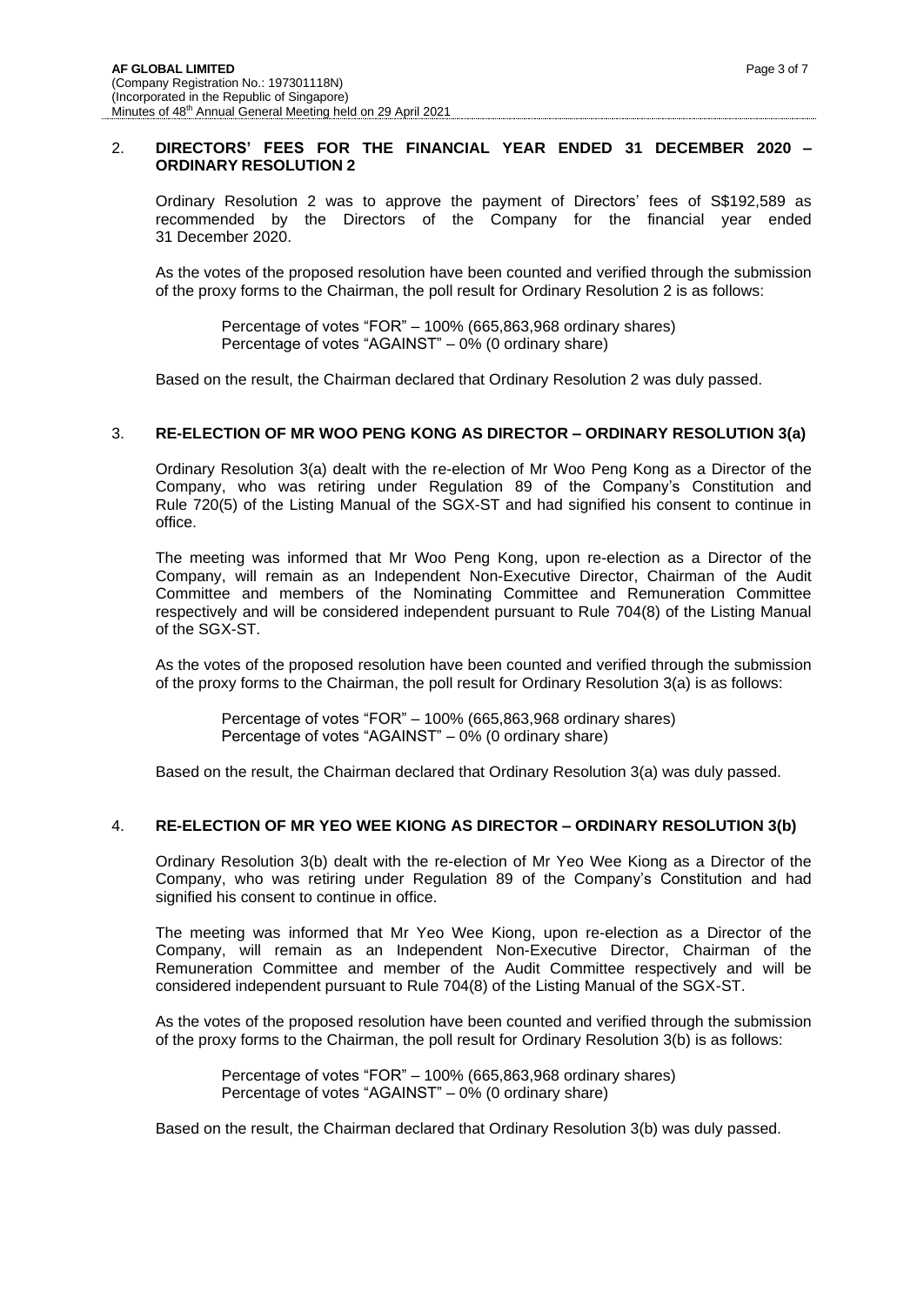## 5. **RE-APPOINTMENT OF AUDITORS – ORDINARY RESOLUTION 4**

Ordinary Resolution 4 was to approve the re-appointment of Ernst & Young LLP as the external auditor of the Company to hold office until the conclusion of the next annual general meeting of the Company and to authorise the Directors to fix their remuneration.

The meeting was informed that Ernst & Young LLP had expressed its willingness to continue in office.

As the votes of the proposed resolution have been counted and verified through the submission of the proxy forms to the Chairman, the poll result for Ordinary Resolution 4 is as follows:

Percentage of votes "FOR" – 100% (665,863,968 ordinary shares) Percentage of votes "AGAINST" – 0% (0 ordinary share)

Based on the result, the Chairman declared that Ordinary Resolution 4 was duly passed.

## **SPECIAL BUSINESS**:

## 6. **AUTHORITY TO ALLOT AND ISSUE SHARES AND/OR INSTRUMENTS – ORDINARY RESOLUTION 5**

Ordinary Resolution 5 was to consider and approve the following general mandate to authorise the Directors to allot and issue shares and/or instruments pursuant to Section 161 of the Companies Act, Cap. 50 of Singapore and the Listing Manual of the SGX-ST:

"That pursuant to Section 161 of the Companies Act, Cap. 50 of Singapore (the "**Act**"), the Constitution of the Company and the Listing Manual of the Singapore Exchange Securities Trading Limited (the "**SGX-ST**"), authority be and is hereby given to the Directors of the Company to:

- (a) (i) allot and issue shares in the capital of the Company ("**Shares**") whether by way of rights, bonus or otherwise; and/or
	- (ii) make or grant offers, agreements or options (collectively "**Instruments**" and each, an "**Instrument**") that might or would require Shares to be allotted and issued, including but not limited to the creation, allotment and issue of (as well as adjustments to) warrants, debentures or other instruments convertible into Shares,

at any time and upon such terms and conditions and for such purposes and to such persons as the Directors of the Company may, in their absolute discretion, deem fit; and

(b) (notwithstanding the authority conferred by this Resolution may have ceased to be in force) allot and issue Shares in pursuance of any Instrument made or granted by the Directors of the Company while this Resolution was in force,

#### PROVIDED ALWAYS THAT:

(A) the aggregate number of Shares to be allotted and issued pursuant to this Resolution (including Shares to be allotted and issued in pursuance of Instruments made or granted pursuant to this Resolution) does not exceed 50% of the total number of issued Shares excluding treasury shares and subsidiary holdings in the capital of the Company (as calculated in accordance with sub-paragraph (B) below), of which the aggregate number of Shares to be allotted and issued other than on a *pro rata* basis to shareholders of the Company (including Shares to be allotted and issued in pursuance of Instruments made or granted pursuant to this Resolution) does not exceed 20% of the total number of issued Shares excluding treasury shares and subsidiary holdings in the capital of the Company (as calculated in accordance with sub-paragraph (B) below);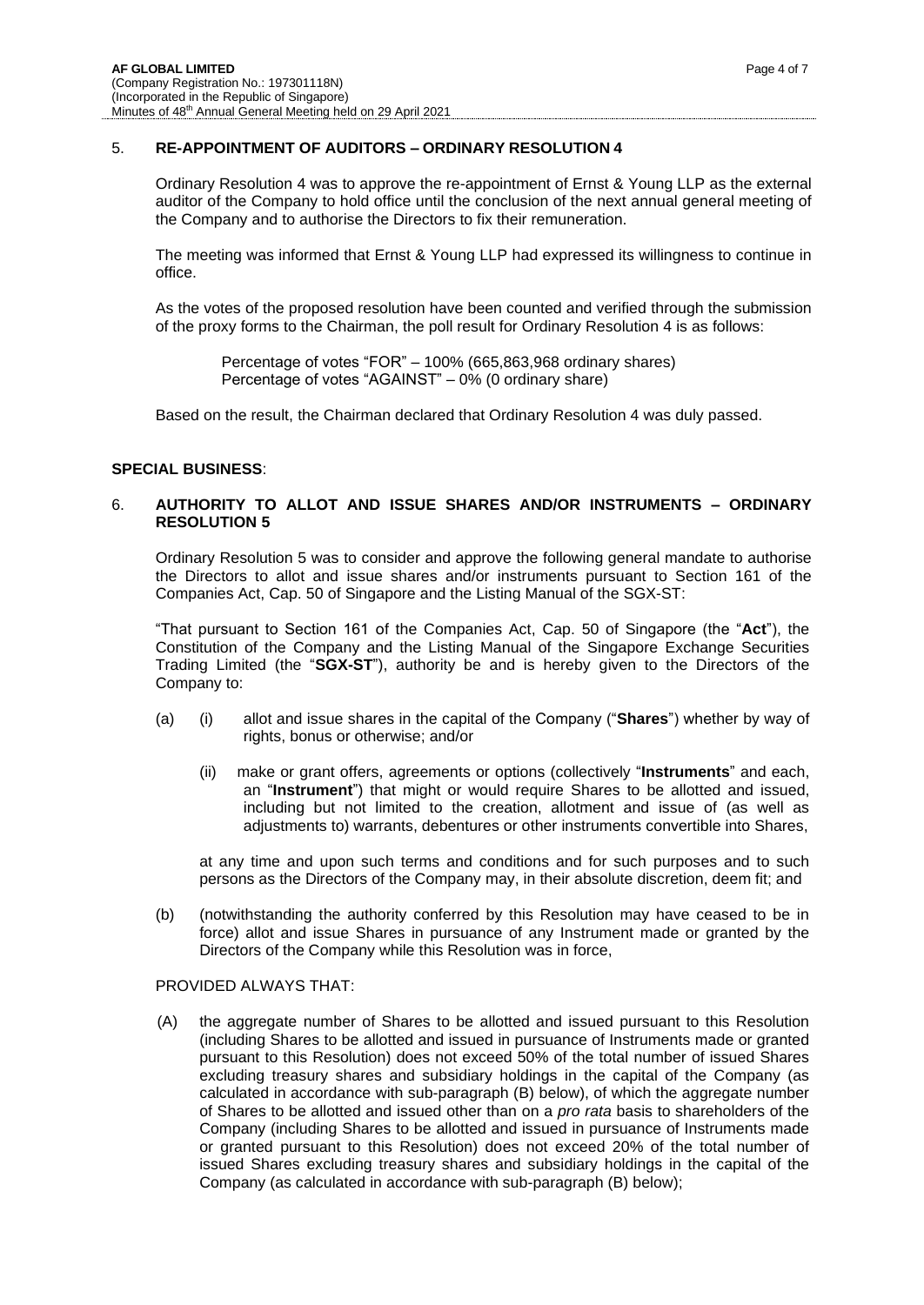- (I) new Shares arising from the conversion or exercise of any convertible securities;
- (II) new Shares arising from exercising shares options or vesting of share awards; and
- (III) any subsequent bonus issue, consolidation or subdivision of Shares;
- (C) in exercising the authority conferred by this Resolution, the Company shall comply with the provisions of the Act, the Constitution of the Company and the Listing Manual of the SGX-ST for the time being in force (unless such compliance has been waived by the SGX-ST); and
- (D) (unless revoked or varied by the Company in general meeting) the authority conferred by this Resolution shall continue in force until the conclusion of the next Annual General Meeting of the Company or the date by which the next Annual General Meeting of the Company is required by law to be held, whichever is the earlier."

As the votes of the proposed resolution have been counted and verified through the submission of the proxy forms to the Chairman, the poll result for Ordinary Resolution 5 is as follows:

> Percentage of votes "FOR" – 100% (665,863,968 ordinary shares) Percentage of votes "AGAINST" – 0% (0 ordinary share)

Based on the result, the Chairman declared that Ordinary Resolution 5 was duly passed.

## 7. **APPROVAL FOR THE RENEWAL OF THE SHARE PURCHASE MANDATE – ORDINARY RESOLUTION 6**

Ordinary Resolution 6 was to consider and approve the following renewal of the share purchase mandate to authorise the Directors of the Company to purchase or acquire issued and fully paid-up ordinary shares of the Company for the purposes of Sections 76C and 76E of the Companies Act, Cap. 50 of Singapore:

"That:

- (a) for the purposes of Sections 76C and 76E of the Companies Act, Cap. 50 of Singapore (the "**Act**"), the exercise by the Directors of the Company of all the powers of the Company to purchase or acquire issued and fully paid-up ordinary shares of the Company (each, an "**Ordinary Share**" and collectively, the "**Ordinary Shares**") not exceeding in aggregate the Prescribed Limit (as defined below), at such price or prices as may be determined by the Directors of the Company from time to time up to the Maximum Price (as defined below), whether by way of:
	- (i) on-market purchases on the Singapore Exchange Securities Trading Limited (the "**SGX-ST**") on which the Ordinary Shares may for the time being be listed and quoted ("**On-Market Share Purchases**"); and/or
	- (ii) off-market purchases (if effected otherwise than on the SGX-ST) in accordance with any equal access scheme(s) as may be determined or formulated by the Directors of the Company as they may consider fit, which scheme(s) shall satisfy all the conditions prescribed by the Act ("**Off-Market Share Purchases**"),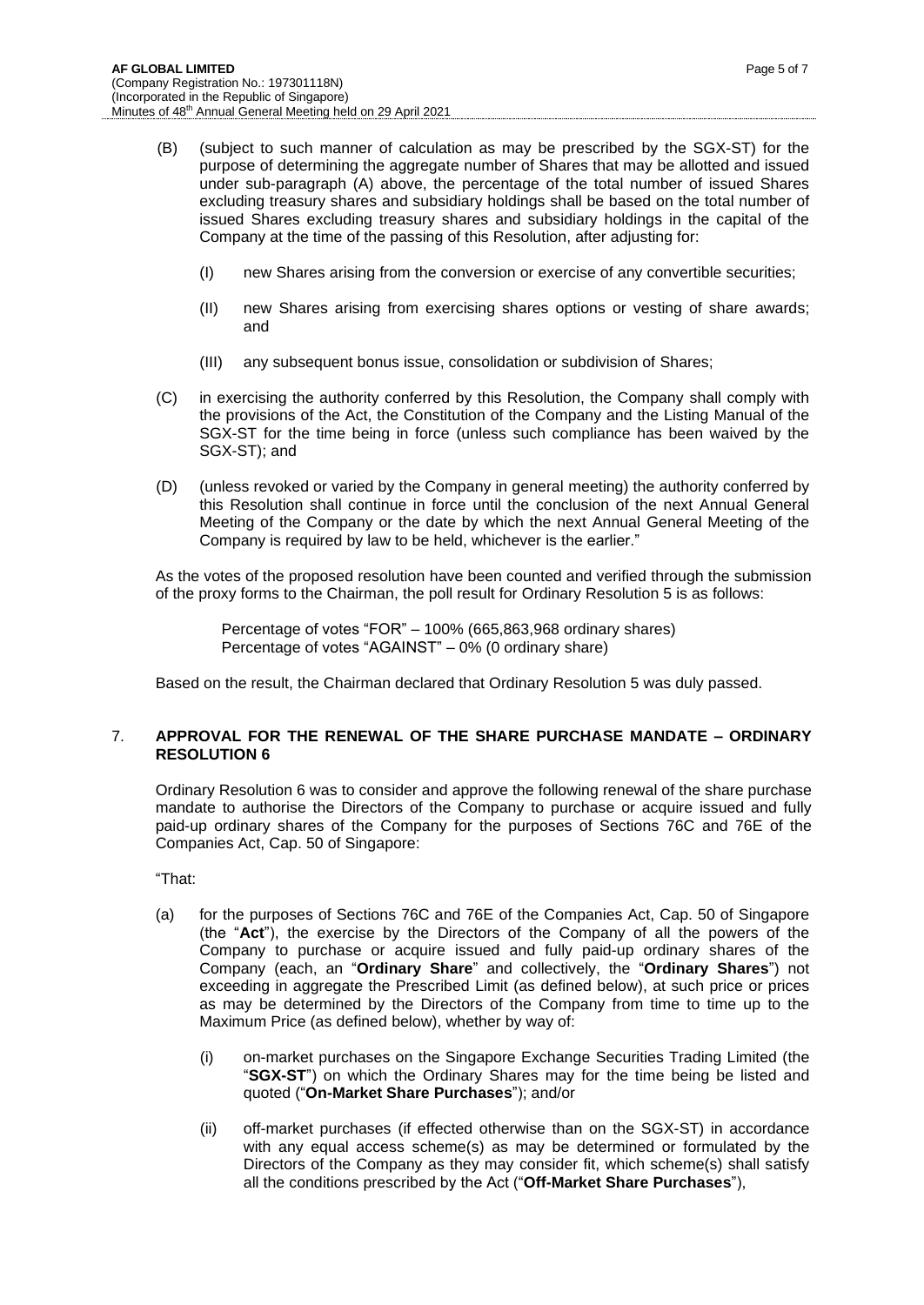and otherwise in accordance with all other laws and regulations and rules of the SGX-ST as may for the time being be applicable, be and is hereby authorised and approved generally and unconditionally (the "**Share Purchase Mandate**");

- (b) the authority conferred on the Directors of the Company pursuant to the Share Purchase Mandate may be exercised by the Directors of the Company at any time and from time to time during the period commencing from the date of the passing of this Resolution and expiring:
	- (i) the date on which the next Annual General Meeting of the Company is held or required by law to be held:
	- (ii) the date on which the purchases or acquisitions of Ordinary Shares pursuant to the Share Purchase Mandate are carried out to the full extent mandated; or
	- (iii) the date on which the authority conferred by the Share Purchase Mandate is revoked or varied by the Shareholders in a general meeting,

whichever is earliest.

(c) in this Resolution:

"**Prescribed Limit**" means the number of Ordinary Shares representing not more than 10% of the total number of Ordinary Shares as at the date of the passing of this Resolution excluding treasury shares and subsidiary holdings in the capital of the Company as at that date; and

"**Maximum Price**" in relation to an Ordinary Share to be purchased or acquired, means the purchase price (excluding brokerage, commission, applicable goods and services tax, stamp duties, clearance fees and other related expenses) not exceeding:

- (i) in the case of an On-Market Share Purchase, 105% of the Average Closing Price of the Ordinary Share; and
- (ii) in the case of an Off-Market Share Purchase, 120% of the Average Closing Price of the Ordinary Share;

"**Average Closing Price**" means the average of the closing market prices of an Ordinary Share over the last five (5) Market Days (being a day on which the SGX-ST is open for securities trading) on which the Ordinary Shares are transacted on the SGX-ST immediately preceding the date of the On-Market Share Purchase by the Company or, as the case may be, the date of the making of the offer pursuant to the Off-Market Share Purchase, and deemed to be adjusted, in accordance with the rules of the SGX-ST, for any corporate action that occurs after the relevant five-day period; and

"**date of the making of the offer**" means the date on which the Company makes an offer for the purchase or acquisition of the Ordinary Shares from holders of Ordinary Shares, stating therein the relevant terms of the equal access scheme for effecting the Off-Market Purchase; and

(d) the Directors of the Company and/or any of them be and are hereby authorised to complete and do all such acts and things (including executing all such documents as may be required) as they and/or he/she may consider expedient or necessary or in the interests of the Company to give effect to the transactions contemplated and/or authorised by this Resolution."